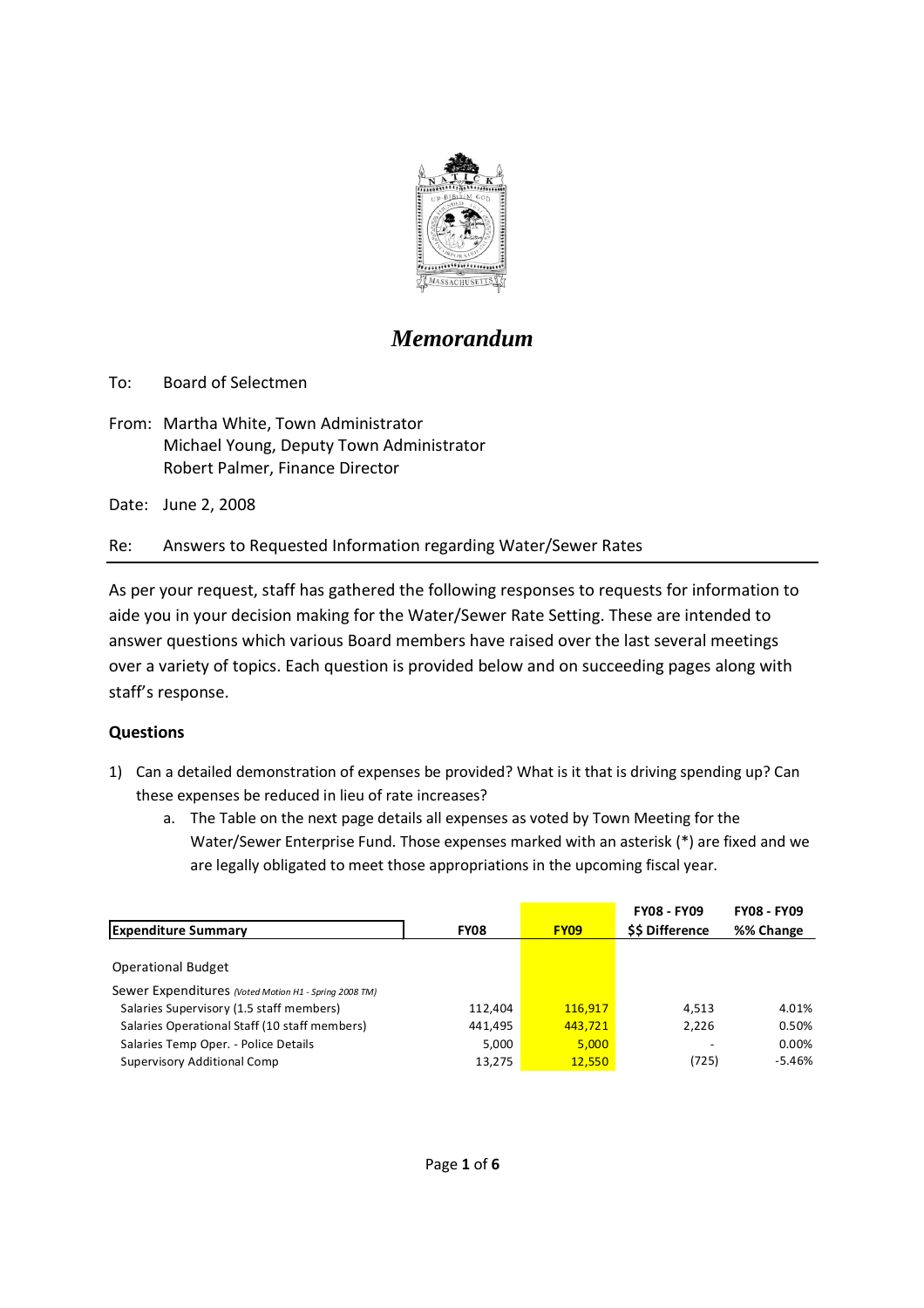| \$\$ Difference<br><b>Expenditure Summary</b><br><b>FY08</b><br><b>FY09</b><br>%% Change<br><b>Operational Staff Additional Comp</b><br>31,485<br>0.00%<br>31,485<br><b>Operational Staff Overtime</b><br>56,162<br>56,162<br>0.00%<br>sub-total Personal Services<br>659,821<br>665,835<br>6,014<br>0.91%<br>0.00%<br>Repairs & Mant. Equipment<br>2,000<br>2,000<br>Repairs & Maint. Other<br>3,000<br>3,000<br>0.00%<br>Utilities Electric<br>137,000<br>137,000<br>0.00%<br>sub-total Purchase of Services<br>0.00%<br>142,000<br>142,000<br>0.00%<br>Licenses - CDL & Special<br>1,000<br>1,000<br>0.00%<br>Clothing Allowance Operational Staff<br>3,500<br>3,500<br>4,500<br>0.00%<br>sub-total Other Services, etc.<br>4,500<br>Tech & Prof Svs & MWRA Sulfide Testing<br>10,000<br>10,000<br>0.00%<br>sub-total Techincal & Professional Services<br>10,000<br>10,000<br>0.00%<br>4,000<br>0.00%<br>Repairs & Maint. Misc. Constr.<br>4,000<br>4,000<br>0.00%<br>sub-total Supplies<br>4,000<br>Sewer Pump Station/Line Maintenance<br>35,000<br>50,000<br>15,000<br>42.86%<br><b>MWRA Sewer Assessment</b><br>4,550,782<br>4,052,855<br>(497, 927)<br>$-10.94%$<br>0.00%<br>5,000<br>Water/Sewer Damage Claims<br>5,000<br>(482, 927)<br>$-10.52%$<br>4,590,782<br>4,107,855<br>sub-total Other Charges/MWRA<br><b>Total Sewer Expenditures</b><br>5,411,103<br>(476, 913)<br>$-8.81%$<br>4,934,190<br>Water Expenditures (Voted Motion H2 - Spring 2008 TM)<br>Salaries Supervisory (2.5 Staff members)<br>189,170<br>198,002<br>8,832<br>4.67%<br>Salaries Operational Staff (13 staff members)<br>569,329<br>581,853<br>12,524<br>2.20%<br>Salaries Temp Operational<br>20,000<br>20,000<br>0.00%<br>Supervisory Additional Comp<br>22,825<br>26,050<br>14.13%<br>3,225<br><b>Operational Staff Additional Comp</b><br>0.00%<br>32,650<br>32,650<br>1,265<br>2.98%<br><b>Operational Staff Overtime</b><br>42,435<br>43,700<br>sub-total Personal Services<br>876,409<br>902,255<br>25,846<br>2.95%<br>Repairs & Maint. Software<br>10,000<br>10,000<br>0.00%<br>15,000<br>2.80%<br><b>Utilities Electric</b><br>536,000<br>551,000<br>0.00%<br><b>GIS Software &amp; Training</b><br>25,500<br>25,500<br>Copy/Mail Center Fees<br>0.00%<br>12,000<br>12,000<br>Purchased Services: Miscellaneous<br>10,000<br>10,000<br>0.00%<br>sub-total Purchase of Services<br>593,500<br>608,500<br>15,000<br>2.53%<br>Licenses - CDL & Special<br>5,600<br>0.00%<br>5,600<br>Clothing Allowance Operational Staff<br>0.00%<br>4,200<br>4,200<br>9,800<br>9,800<br>0.00%<br>sub-total Other Services, etc.<br>20,000<br>20,000<br>0.00%<br>Implement SDWA Amendment<br>20,000<br>20,000<br><b>Water Testing</b><br>0.00%<br>sub-total Techincal & Professional Services<br>40,000<br>40,000<br>0.00%<br>0.00%<br>3,000<br>3,000<br>Repairs & Maint - Equipment<br>2,000<br>0.00%<br>Repairs & Maint - Facilities<br>2,000<br>10,000<br>10,000<br>0.00%<br>Repairs & Maint - Hydrants<br>18,000<br>18,000<br>0.00%<br>Repairs & Maint - Misc. Repairs<br>0.00%<br>Repairs & Maint - Misc. Constr<br>18,000<br>18,000<br>51,000<br>sub-total Supplies<br>51,000<br>0.00%<br>$\overline{\phantom{a}}$<br><b>Chemical Supplies</b><br>100,000<br>100,000<br>0.00% |  | FY08 - FY09 | <b>FY08 - FY09</b> |
|------------------------------------------------------------------------------------------------------------------------------------------------------------------------------------------------------------------------------------------------------------------------------------------------------------------------------------------------------------------------------------------------------------------------------------------------------------------------------------------------------------------------------------------------------------------------------------------------------------------------------------------------------------------------------------------------------------------------------------------------------------------------------------------------------------------------------------------------------------------------------------------------------------------------------------------------------------------------------------------------------------------------------------------------------------------------------------------------------------------------------------------------------------------------------------------------------------------------------------------------------------------------------------------------------------------------------------------------------------------------------------------------------------------------------------------------------------------------------------------------------------------------------------------------------------------------------------------------------------------------------------------------------------------------------------------------------------------------------------------------------------------------------------------------------------------------------------------------------------------------------------------------------------------------------------------------------------------------------------------------------------------------------------------------------------------------------------------------------------------------------------------------------------------------------------------------------------------------------------------------------------------------------------------------------------------------------------------------------------------------------------------------------------------------------------------------------------------------------------------------------------------------------------------------------------------------------------------------------------------------------------------------------------------------------------------------------------------------------------------------------------------------------------------------------------------------------------------------------------------------------------------------------------------------------------------------------------------------------------------------------------------------------------------------------------------------------------------------------------------------------------------------------------------------------------------------------------------------------------------------------------------|--|-------------|--------------------|
|                                                                                                                                                                                                                                                                                                                                                                                                                                                                                                                                                                                                                                                                                                                                                                                                                                                                                                                                                                                                                                                                                                                                                                                                                                                                                                                                                                                                                                                                                                                                                                                                                                                                                                                                                                                                                                                                                                                                                                                                                                                                                                                                                                                                                                                                                                                                                                                                                                                                                                                                                                                                                                                                                                                                                                                                                                                                                                                                                                                                                                                                                                                                                                                                                                                                  |  |             |                    |
|                                                                                                                                                                                                                                                                                                                                                                                                                                                                                                                                                                                                                                                                                                                                                                                                                                                                                                                                                                                                                                                                                                                                                                                                                                                                                                                                                                                                                                                                                                                                                                                                                                                                                                                                                                                                                                                                                                                                                                                                                                                                                                                                                                                                                                                                                                                                                                                                                                                                                                                                                                                                                                                                                                                                                                                                                                                                                                                                                                                                                                                                                                                                                                                                                                                                  |  |             |                    |
|                                                                                                                                                                                                                                                                                                                                                                                                                                                                                                                                                                                                                                                                                                                                                                                                                                                                                                                                                                                                                                                                                                                                                                                                                                                                                                                                                                                                                                                                                                                                                                                                                                                                                                                                                                                                                                                                                                                                                                                                                                                                                                                                                                                                                                                                                                                                                                                                                                                                                                                                                                                                                                                                                                                                                                                                                                                                                                                                                                                                                                                                                                                                                                                                                                                                  |  |             |                    |
|                                                                                                                                                                                                                                                                                                                                                                                                                                                                                                                                                                                                                                                                                                                                                                                                                                                                                                                                                                                                                                                                                                                                                                                                                                                                                                                                                                                                                                                                                                                                                                                                                                                                                                                                                                                                                                                                                                                                                                                                                                                                                                                                                                                                                                                                                                                                                                                                                                                                                                                                                                                                                                                                                                                                                                                                                                                                                                                                                                                                                                                                                                                                                                                                                                                                  |  |             |                    |
|                                                                                                                                                                                                                                                                                                                                                                                                                                                                                                                                                                                                                                                                                                                                                                                                                                                                                                                                                                                                                                                                                                                                                                                                                                                                                                                                                                                                                                                                                                                                                                                                                                                                                                                                                                                                                                                                                                                                                                                                                                                                                                                                                                                                                                                                                                                                                                                                                                                                                                                                                                                                                                                                                                                                                                                                                                                                                                                                                                                                                                                                                                                                                                                                                                                                  |  |             |                    |
|                                                                                                                                                                                                                                                                                                                                                                                                                                                                                                                                                                                                                                                                                                                                                                                                                                                                                                                                                                                                                                                                                                                                                                                                                                                                                                                                                                                                                                                                                                                                                                                                                                                                                                                                                                                                                                                                                                                                                                                                                                                                                                                                                                                                                                                                                                                                                                                                                                                                                                                                                                                                                                                                                                                                                                                                                                                                                                                                                                                                                                                                                                                                                                                                                                                                  |  |             |                    |
|                                                                                                                                                                                                                                                                                                                                                                                                                                                                                                                                                                                                                                                                                                                                                                                                                                                                                                                                                                                                                                                                                                                                                                                                                                                                                                                                                                                                                                                                                                                                                                                                                                                                                                                                                                                                                                                                                                                                                                                                                                                                                                                                                                                                                                                                                                                                                                                                                                                                                                                                                                                                                                                                                                                                                                                                                                                                                                                                                                                                                                                                                                                                                                                                                                                                  |  |             |                    |
|                                                                                                                                                                                                                                                                                                                                                                                                                                                                                                                                                                                                                                                                                                                                                                                                                                                                                                                                                                                                                                                                                                                                                                                                                                                                                                                                                                                                                                                                                                                                                                                                                                                                                                                                                                                                                                                                                                                                                                                                                                                                                                                                                                                                                                                                                                                                                                                                                                                                                                                                                                                                                                                                                                                                                                                                                                                                                                                                                                                                                                                                                                                                                                                                                                                                  |  |             |                    |
|                                                                                                                                                                                                                                                                                                                                                                                                                                                                                                                                                                                                                                                                                                                                                                                                                                                                                                                                                                                                                                                                                                                                                                                                                                                                                                                                                                                                                                                                                                                                                                                                                                                                                                                                                                                                                                                                                                                                                                                                                                                                                                                                                                                                                                                                                                                                                                                                                                                                                                                                                                                                                                                                                                                                                                                                                                                                                                                                                                                                                                                                                                                                                                                                                                                                  |  |             |                    |
|                                                                                                                                                                                                                                                                                                                                                                                                                                                                                                                                                                                                                                                                                                                                                                                                                                                                                                                                                                                                                                                                                                                                                                                                                                                                                                                                                                                                                                                                                                                                                                                                                                                                                                                                                                                                                                                                                                                                                                                                                                                                                                                                                                                                                                                                                                                                                                                                                                                                                                                                                                                                                                                                                                                                                                                                                                                                                                                                                                                                                                                                                                                                                                                                                                                                  |  |             |                    |
|                                                                                                                                                                                                                                                                                                                                                                                                                                                                                                                                                                                                                                                                                                                                                                                                                                                                                                                                                                                                                                                                                                                                                                                                                                                                                                                                                                                                                                                                                                                                                                                                                                                                                                                                                                                                                                                                                                                                                                                                                                                                                                                                                                                                                                                                                                                                                                                                                                                                                                                                                                                                                                                                                                                                                                                                                                                                                                                                                                                                                                                                                                                                                                                                                                                                  |  |             |                    |
|                                                                                                                                                                                                                                                                                                                                                                                                                                                                                                                                                                                                                                                                                                                                                                                                                                                                                                                                                                                                                                                                                                                                                                                                                                                                                                                                                                                                                                                                                                                                                                                                                                                                                                                                                                                                                                                                                                                                                                                                                                                                                                                                                                                                                                                                                                                                                                                                                                                                                                                                                                                                                                                                                                                                                                                                                                                                                                                                                                                                                                                                                                                                                                                                                                                                  |  |             |                    |
|                                                                                                                                                                                                                                                                                                                                                                                                                                                                                                                                                                                                                                                                                                                                                                                                                                                                                                                                                                                                                                                                                                                                                                                                                                                                                                                                                                                                                                                                                                                                                                                                                                                                                                                                                                                                                                                                                                                                                                                                                                                                                                                                                                                                                                                                                                                                                                                                                                                                                                                                                                                                                                                                                                                                                                                                                                                                                                                                                                                                                                                                                                                                                                                                                                                                  |  |             |                    |
|                                                                                                                                                                                                                                                                                                                                                                                                                                                                                                                                                                                                                                                                                                                                                                                                                                                                                                                                                                                                                                                                                                                                                                                                                                                                                                                                                                                                                                                                                                                                                                                                                                                                                                                                                                                                                                                                                                                                                                                                                                                                                                                                                                                                                                                                                                                                                                                                                                                                                                                                                                                                                                                                                                                                                                                                                                                                                                                                                                                                                                                                                                                                                                                                                                                                  |  |             |                    |
|                                                                                                                                                                                                                                                                                                                                                                                                                                                                                                                                                                                                                                                                                                                                                                                                                                                                                                                                                                                                                                                                                                                                                                                                                                                                                                                                                                                                                                                                                                                                                                                                                                                                                                                                                                                                                                                                                                                                                                                                                                                                                                                                                                                                                                                                                                                                                                                                                                                                                                                                                                                                                                                                                                                                                                                                                                                                                                                                                                                                                                                                                                                                                                                                                                                                  |  |             |                    |
|                                                                                                                                                                                                                                                                                                                                                                                                                                                                                                                                                                                                                                                                                                                                                                                                                                                                                                                                                                                                                                                                                                                                                                                                                                                                                                                                                                                                                                                                                                                                                                                                                                                                                                                                                                                                                                                                                                                                                                                                                                                                                                                                                                                                                                                                                                                                                                                                                                                                                                                                                                                                                                                                                                                                                                                                                                                                                                                                                                                                                                                                                                                                                                                                                                                                  |  |             |                    |
|                                                                                                                                                                                                                                                                                                                                                                                                                                                                                                                                                                                                                                                                                                                                                                                                                                                                                                                                                                                                                                                                                                                                                                                                                                                                                                                                                                                                                                                                                                                                                                                                                                                                                                                                                                                                                                                                                                                                                                                                                                                                                                                                                                                                                                                                                                                                                                                                                                                                                                                                                                                                                                                                                                                                                                                                                                                                                                                                                                                                                                                                                                                                                                                                                                                                  |  |             |                    |
|                                                                                                                                                                                                                                                                                                                                                                                                                                                                                                                                                                                                                                                                                                                                                                                                                                                                                                                                                                                                                                                                                                                                                                                                                                                                                                                                                                                                                                                                                                                                                                                                                                                                                                                                                                                                                                                                                                                                                                                                                                                                                                                                                                                                                                                                                                                                                                                                                                                                                                                                                                                                                                                                                                                                                                                                                                                                                                                                                                                                                                                                                                                                                                                                                                                                  |  |             |                    |
|                                                                                                                                                                                                                                                                                                                                                                                                                                                                                                                                                                                                                                                                                                                                                                                                                                                                                                                                                                                                                                                                                                                                                                                                                                                                                                                                                                                                                                                                                                                                                                                                                                                                                                                                                                                                                                                                                                                                                                                                                                                                                                                                                                                                                                                                                                                                                                                                                                                                                                                                                                                                                                                                                                                                                                                                                                                                                                                                                                                                                                                                                                                                                                                                                                                                  |  |             |                    |
|                                                                                                                                                                                                                                                                                                                                                                                                                                                                                                                                                                                                                                                                                                                                                                                                                                                                                                                                                                                                                                                                                                                                                                                                                                                                                                                                                                                                                                                                                                                                                                                                                                                                                                                                                                                                                                                                                                                                                                                                                                                                                                                                                                                                                                                                                                                                                                                                                                                                                                                                                                                                                                                                                                                                                                                                                                                                                                                                                                                                                                                                                                                                                                                                                                                                  |  |             |                    |
|                                                                                                                                                                                                                                                                                                                                                                                                                                                                                                                                                                                                                                                                                                                                                                                                                                                                                                                                                                                                                                                                                                                                                                                                                                                                                                                                                                                                                                                                                                                                                                                                                                                                                                                                                                                                                                                                                                                                                                                                                                                                                                                                                                                                                                                                                                                                                                                                                                                                                                                                                                                                                                                                                                                                                                                                                                                                                                                                                                                                                                                                                                                                                                                                                                                                  |  |             |                    |
|                                                                                                                                                                                                                                                                                                                                                                                                                                                                                                                                                                                                                                                                                                                                                                                                                                                                                                                                                                                                                                                                                                                                                                                                                                                                                                                                                                                                                                                                                                                                                                                                                                                                                                                                                                                                                                                                                                                                                                                                                                                                                                                                                                                                                                                                                                                                                                                                                                                                                                                                                                                                                                                                                                                                                                                                                                                                                                                                                                                                                                                                                                                                                                                                                                                                  |  |             |                    |
|                                                                                                                                                                                                                                                                                                                                                                                                                                                                                                                                                                                                                                                                                                                                                                                                                                                                                                                                                                                                                                                                                                                                                                                                                                                                                                                                                                                                                                                                                                                                                                                                                                                                                                                                                                                                                                                                                                                                                                                                                                                                                                                                                                                                                                                                                                                                                                                                                                                                                                                                                                                                                                                                                                                                                                                                                                                                                                                                                                                                                                                                                                                                                                                                                                                                  |  |             |                    |
|                                                                                                                                                                                                                                                                                                                                                                                                                                                                                                                                                                                                                                                                                                                                                                                                                                                                                                                                                                                                                                                                                                                                                                                                                                                                                                                                                                                                                                                                                                                                                                                                                                                                                                                                                                                                                                                                                                                                                                                                                                                                                                                                                                                                                                                                                                                                                                                                                                                                                                                                                                                                                                                                                                                                                                                                                                                                                                                                                                                                                                                                                                                                                                                                                                                                  |  |             |                    |
|                                                                                                                                                                                                                                                                                                                                                                                                                                                                                                                                                                                                                                                                                                                                                                                                                                                                                                                                                                                                                                                                                                                                                                                                                                                                                                                                                                                                                                                                                                                                                                                                                                                                                                                                                                                                                                                                                                                                                                                                                                                                                                                                                                                                                                                                                                                                                                                                                                                                                                                                                                                                                                                                                                                                                                                                                                                                                                                                                                                                                                                                                                                                                                                                                                                                  |  |             |                    |
|                                                                                                                                                                                                                                                                                                                                                                                                                                                                                                                                                                                                                                                                                                                                                                                                                                                                                                                                                                                                                                                                                                                                                                                                                                                                                                                                                                                                                                                                                                                                                                                                                                                                                                                                                                                                                                                                                                                                                                                                                                                                                                                                                                                                                                                                                                                                                                                                                                                                                                                                                                                                                                                                                                                                                                                                                                                                                                                                                                                                                                                                                                                                                                                                                                                                  |  |             |                    |
|                                                                                                                                                                                                                                                                                                                                                                                                                                                                                                                                                                                                                                                                                                                                                                                                                                                                                                                                                                                                                                                                                                                                                                                                                                                                                                                                                                                                                                                                                                                                                                                                                                                                                                                                                                                                                                                                                                                                                                                                                                                                                                                                                                                                                                                                                                                                                                                                                                                                                                                                                                                                                                                                                                                                                                                                                                                                                                                                                                                                                                                                                                                                                                                                                                                                  |  |             |                    |
|                                                                                                                                                                                                                                                                                                                                                                                                                                                                                                                                                                                                                                                                                                                                                                                                                                                                                                                                                                                                                                                                                                                                                                                                                                                                                                                                                                                                                                                                                                                                                                                                                                                                                                                                                                                                                                                                                                                                                                                                                                                                                                                                                                                                                                                                                                                                                                                                                                                                                                                                                                                                                                                                                                                                                                                                                                                                                                                                                                                                                                                                                                                                                                                                                                                                  |  |             |                    |
|                                                                                                                                                                                                                                                                                                                                                                                                                                                                                                                                                                                                                                                                                                                                                                                                                                                                                                                                                                                                                                                                                                                                                                                                                                                                                                                                                                                                                                                                                                                                                                                                                                                                                                                                                                                                                                                                                                                                                                                                                                                                                                                                                                                                                                                                                                                                                                                                                                                                                                                                                                                                                                                                                                                                                                                                                                                                                                                                                                                                                                                                                                                                                                                                                                                                  |  |             |                    |
|                                                                                                                                                                                                                                                                                                                                                                                                                                                                                                                                                                                                                                                                                                                                                                                                                                                                                                                                                                                                                                                                                                                                                                                                                                                                                                                                                                                                                                                                                                                                                                                                                                                                                                                                                                                                                                                                                                                                                                                                                                                                                                                                                                                                                                                                                                                                                                                                                                                                                                                                                                                                                                                                                                                                                                                                                                                                                                                                                                                                                                                                                                                                                                                                                                                                  |  |             |                    |
|                                                                                                                                                                                                                                                                                                                                                                                                                                                                                                                                                                                                                                                                                                                                                                                                                                                                                                                                                                                                                                                                                                                                                                                                                                                                                                                                                                                                                                                                                                                                                                                                                                                                                                                                                                                                                                                                                                                                                                                                                                                                                                                                                                                                                                                                                                                                                                                                                                                                                                                                                                                                                                                                                                                                                                                                                                                                                                                                                                                                                                                                                                                                                                                                                                                                  |  |             |                    |
|                                                                                                                                                                                                                                                                                                                                                                                                                                                                                                                                                                                                                                                                                                                                                                                                                                                                                                                                                                                                                                                                                                                                                                                                                                                                                                                                                                                                                                                                                                                                                                                                                                                                                                                                                                                                                                                                                                                                                                                                                                                                                                                                                                                                                                                                                                                                                                                                                                                                                                                                                                                                                                                                                                                                                                                                                                                                                                                                                                                                                                                                                                                                                                                                                                                                  |  |             |                    |
|                                                                                                                                                                                                                                                                                                                                                                                                                                                                                                                                                                                                                                                                                                                                                                                                                                                                                                                                                                                                                                                                                                                                                                                                                                                                                                                                                                                                                                                                                                                                                                                                                                                                                                                                                                                                                                                                                                                                                                                                                                                                                                                                                                                                                                                                                                                                                                                                                                                                                                                                                                                                                                                                                                                                                                                                                                                                                                                                                                                                                                                                                                                                                                                                                                                                  |  |             |                    |
|                                                                                                                                                                                                                                                                                                                                                                                                                                                                                                                                                                                                                                                                                                                                                                                                                                                                                                                                                                                                                                                                                                                                                                                                                                                                                                                                                                                                                                                                                                                                                                                                                                                                                                                                                                                                                                                                                                                                                                                                                                                                                                                                                                                                                                                                                                                                                                                                                                                                                                                                                                                                                                                                                                                                                                                                                                                                                                                                                                                                                                                                                                                                                                                                                                                                  |  |             |                    |
|                                                                                                                                                                                                                                                                                                                                                                                                                                                                                                                                                                                                                                                                                                                                                                                                                                                                                                                                                                                                                                                                                                                                                                                                                                                                                                                                                                                                                                                                                                                                                                                                                                                                                                                                                                                                                                                                                                                                                                                                                                                                                                                                                                                                                                                                                                                                                                                                                                                                                                                                                                                                                                                                                                                                                                                                                                                                                                                                                                                                                                                                                                                                                                                                                                                                  |  |             |                    |
|                                                                                                                                                                                                                                                                                                                                                                                                                                                                                                                                                                                                                                                                                                                                                                                                                                                                                                                                                                                                                                                                                                                                                                                                                                                                                                                                                                                                                                                                                                                                                                                                                                                                                                                                                                                                                                                                                                                                                                                                                                                                                                                                                                                                                                                                                                                                                                                                                                                                                                                                                                                                                                                                                                                                                                                                                                                                                                                                                                                                                                                                                                                                                                                                                                                                  |  |             |                    |
|                                                                                                                                                                                                                                                                                                                                                                                                                                                                                                                                                                                                                                                                                                                                                                                                                                                                                                                                                                                                                                                                                                                                                                                                                                                                                                                                                                                                                                                                                                                                                                                                                                                                                                                                                                                                                                                                                                                                                                                                                                                                                                                                                                                                                                                                                                                                                                                                                                                                                                                                                                                                                                                                                                                                                                                                                                                                                                                                                                                                                                                                                                                                                                                                                                                                  |  |             |                    |
|                                                                                                                                                                                                                                                                                                                                                                                                                                                                                                                                                                                                                                                                                                                                                                                                                                                                                                                                                                                                                                                                                                                                                                                                                                                                                                                                                                                                                                                                                                                                                                                                                                                                                                                                                                                                                                                                                                                                                                                                                                                                                                                                                                                                                                                                                                                                                                                                                                                                                                                                                                                                                                                                                                                                                                                                                                                                                                                                                                                                                                                                                                                                                                                                                                                                  |  |             |                    |
|                                                                                                                                                                                                                                                                                                                                                                                                                                                                                                                                                                                                                                                                                                                                                                                                                                                                                                                                                                                                                                                                                                                                                                                                                                                                                                                                                                                                                                                                                                                                                                                                                                                                                                                                                                                                                                                                                                                                                                                                                                                                                                                                                                                                                                                                                                                                                                                                                                                                                                                                                                                                                                                                                                                                                                                                                                                                                                                                                                                                                                                                                                                                                                                                                                                                  |  |             |                    |
|                                                                                                                                                                                                                                                                                                                                                                                                                                                                                                                                                                                                                                                                                                                                                                                                                                                                                                                                                                                                                                                                                                                                                                                                                                                                                                                                                                                                                                                                                                                                                                                                                                                                                                                                                                                                                                                                                                                                                                                                                                                                                                                                                                                                                                                                                                                                                                                                                                                                                                                                                                                                                                                                                                                                                                                                                                                                                                                                                                                                                                                                                                                                                                                                                                                                  |  |             |                    |
|                                                                                                                                                                                                                                                                                                                                                                                                                                                                                                                                                                                                                                                                                                                                                                                                                                                                                                                                                                                                                                                                                                                                                                                                                                                                                                                                                                                                                                                                                                                                                                                                                                                                                                                                                                                                                                                                                                                                                                                                                                                                                                                                                                                                                                                                                                                                                                                                                                                                                                                                                                                                                                                                                                                                                                                                                                                                                                                                                                                                                                                                                                                                                                                                                                                                  |  |             |                    |
|                                                                                                                                                                                                                                                                                                                                                                                                                                                                                                                                                                                                                                                                                                                                                                                                                                                                                                                                                                                                                                                                                                                                                                                                                                                                                                                                                                                                                                                                                                                                                                                                                                                                                                                                                                                                                                                                                                                                                                                                                                                                                                                                                                                                                                                                                                                                                                                                                                                                                                                                                                                                                                                                                                                                                                                                                                                                                                                                                                                                                                                                                                                                                                                                                                                                  |  |             |                    |
|                                                                                                                                                                                                                                                                                                                                                                                                                                                                                                                                                                                                                                                                                                                                                                                                                                                                                                                                                                                                                                                                                                                                                                                                                                                                                                                                                                                                                                                                                                                                                                                                                                                                                                                                                                                                                                                                                                                                                                                                                                                                                                                                                                                                                                                                                                                                                                                                                                                                                                                                                                                                                                                                                                                                                                                                                                                                                                                                                                                                                                                                                                                                                                                                                                                                  |  |             |                    |
|                                                                                                                                                                                                                                                                                                                                                                                                                                                                                                                                                                                                                                                                                                                                                                                                                                                                                                                                                                                                                                                                                                                                                                                                                                                                                                                                                                                                                                                                                                                                                                                                                                                                                                                                                                                                                                                                                                                                                                                                                                                                                                                                                                                                                                                                                                                                                                                                                                                                                                                                                                                                                                                                                                                                                                                                                                                                                                                                                                                                                                                                                                                                                                                                                                                                  |  |             |                    |
|                                                                                                                                                                                                                                                                                                                                                                                                                                                                                                                                                                                                                                                                                                                                                                                                                                                                                                                                                                                                                                                                                                                                                                                                                                                                                                                                                                                                                                                                                                                                                                                                                                                                                                                                                                                                                                                                                                                                                                                                                                                                                                                                                                                                                                                                                                                                                                                                                                                                                                                                                                                                                                                                                                                                                                                                                                                                                                                                                                                                                                                                                                                                                                                                                                                                  |  |             |                    |
|                                                                                                                                                                                                                                                                                                                                                                                                                                                                                                                                                                                                                                                                                                                                                                                                                                                                                                                                                                                                                                                                                                                                                                                                                                                                                                                                                                                                                                                                                                                                                                                                                                                                                                                                                                                                                                                                                                                                                                                                                                                                                                                                                                                                                                                                                                                                                                                                                                                                                                                                                                                                                                                                                                                                                                                                                                                                                                                                                                                                                                                                                                                                                                                                                                                                  |  |             |                    |
|                                                                                                                                                                                                                                                                                                                                                                                                                                                                                                                                                                                                                                                                                                                                                                                                                                                                                                                                                                                                                                                                                                                                                                                                                                                                                                                                                                                                                                                                                                                                                                                                                                                                                                                                                                                                                                                                                                                                                                                                                                                                                                                                                                                                                                                                                                                                                                                                                                                                                                                                                                                                                                                                                                                                                                                                                                                                                                                                                                                                                                                                                                                                                                                                                                                                  |  |             |                    |
|                                                                                                                                                                                                                                                                                                                                                                                                                                                                                                                                                                                                                                                                                                                                                                                                                                                                                                                                                                                                                                                                                                                                                                                                                                                                                                                                                                                                                                                                                                                                                                                                                                                                                                                                                                                                                                                                                                                                                                                                                                                                                                                                                                                                                                                                                                                                                                                                                                                                                                                                                                                                                                                                                                                                                                                                                                                                                                                                                                                                                                                                                                                                                                                                                                                                  |  |             |                    |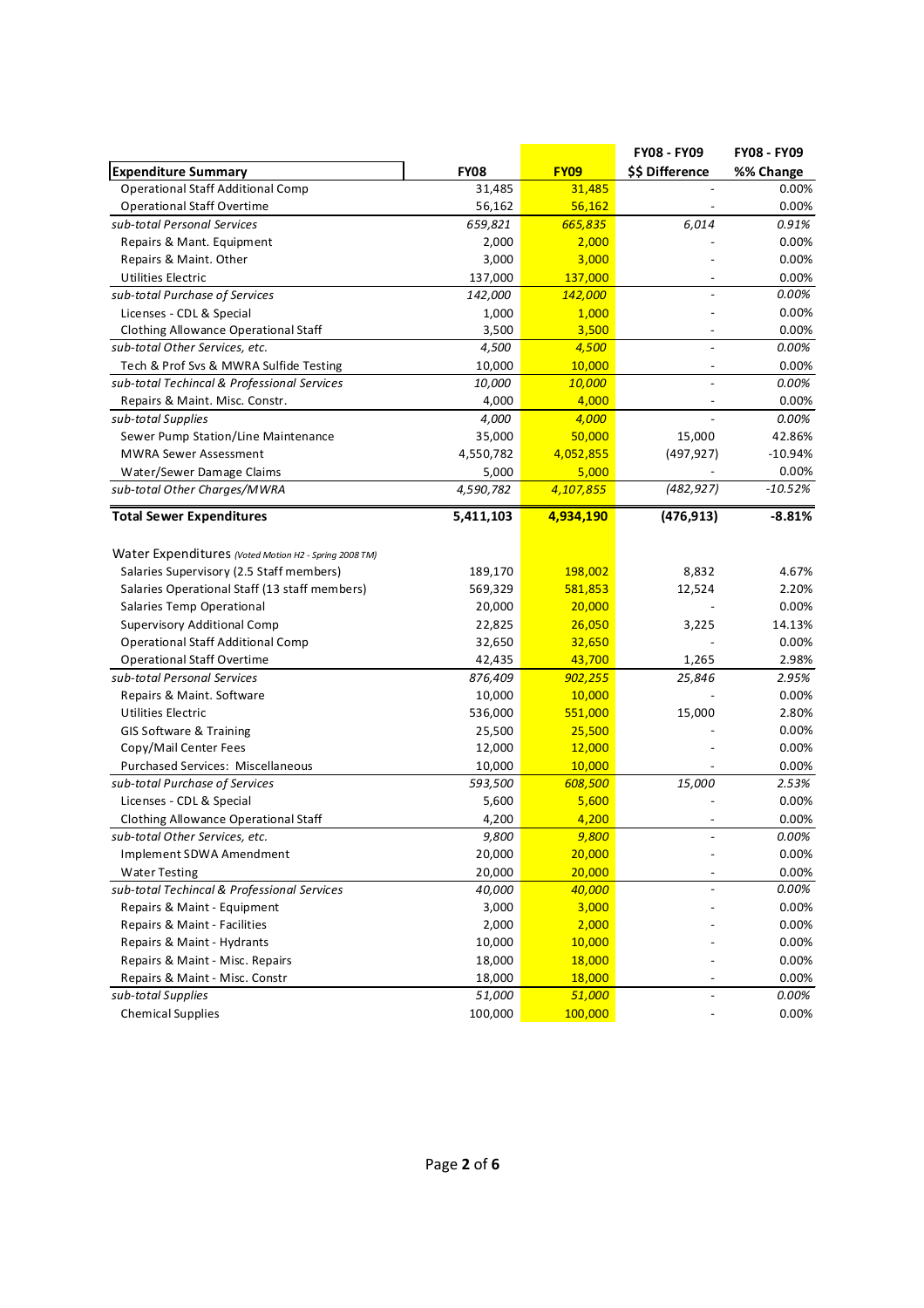|                                                          |             |             | FY08 - FY09     | <b>FY08 - FY09</b> |
|----------------------------------------------------------|-------------|-------------|-----------------|--------------------|
| <b>Expenditure Summary</b>                               | <b>FY08</b> | <b>FY09</b> | \$\$ Difference | %% Change          |
| <b>Obsolete Meters</b>                                   | 20,000      | 20,000      |                 | 0.00%              |
| <b>Service Connections</b>                               | 13,000      | 13,000      |                 | 0.00%              |
| sub-total Other Supplies                                 | 133,000     | 133,000     |                 | 0.00%              |
| Water Well/Water Line Maint.                             | 35,000      | 150,000     | 115,000         | 328.57%            |
| New Hydrant Installation                                 | 10,000      | 10,000      |                 | 0.00%              |
| <b>Asphalt Crushing</b>                                  | 9,000       | 9,000       |                 | 0.00%              |
| Legal Services - Litigation                              |             |             |                 | #DIV/0!            |
| <b>DEP Assessment</b>                                    | 14,000      | 14,000      |                 | 0.00%              |
| <b>MWRA Discharge Permit</b>                             | 2,500       | 2,500       |                 | 0.00%              |
| sub-total Other Charges/MWRA                             | 70,500      | 185,500     | 115,000         | 163.12%            |
| <b>Total Water Expenditures</b>                          | 1,774,209   | 1,930,055   | 155,846         | 8.78%              |
| Total Utility Billing (Voted Motion H5 - Spring 2008 TM) |             |             |                 |                    |
| Salaries Operational Staff (2 staff members)             | 83,129      | 89,408      | 6,279           | 7.55%              |
| Part-Time Operational Staff (.1 staff members)           |             | 4,808       | 4,808           | #DIV/0!            |
| Operational Staff - Additional Comp                      |             | 346         | 346             | #DIV/0!            |
| <b>Operational Staff Overtime</b>                        | 165         | 2,000       | 1,835           | 1115.58%           |
| sub-total Personal Services                              | 83,294      | 96,562      | 13,268          | 15.93%             |
| Repair & Maint Equipment                                 | 378         | 4,000       | 3,623           | 959.60%            |
| In State Travel/Meetings                                 |             | 500         | 500             | #DIV/0!            |
| Training & Education                                     | 2,400       | 2,500       | 100             | 4.17%              |
| <b>Communication Telephone</b>                           | 904         | 1,500       | 596             | 65.86%             |
| <b>Communication Postage</b>                             | 18,444      | 20,000      | 1,556           | 8.44%              |
| <b>Collection Activities</b>                             | 160         | 10,000      | 9,840           | 6150.00%           |
| Copy/Mail Center Fees                                    | 34,121      | 33,000      | (1, 121)        | $-3.28%$           |
| sub-total Purchase of Services                           | 56,406      | 71,500      | 15,094          | 26.76%             |
| Audit Water/Sewer                                        | 13,000      |             | (13,000)        | $-100.00\%$        |
| Water / Sewer Rate Study                                 |             |             |                 | #DIV/0!            |
| <b>Utility Billing Software</b>                          | 8,459       | 15,000      | 6,542           | 77.34%             |
| <b>Utility Billing Printing</b>                          | 44,033      | 30,200      | (13, 833)       | -31.42%            |
| sub-total Techincal & Professional Services              | 65,492      | 45,200      | (20, 292)       | -30.98%            |
| Office Supplies                                          | 3,632       | 4,000       | 368             | 10.14%             |
| sub-total Supplies                                       | 3,632       | 4,000       | 368             | 10.14%             |
| <b>Total Utility Billing Expenditures</b>                | 208,824     | 217,262     | 8,438           | 4.04%              |
|                                                          |             |             |                 |                    |
| <b>Total Operational Budgets</b>                         | 7,394,135   | 7,081,507   | (312,628)       | -4.23%             |
| Insurance (Voted Motion H4 - 2008 Spring TM)             |             |             |                 |                    |
| FICA {Medicare}                                          | 18,000      | 13,750      | (4,250)         | -23.61%            |
| Insurance Group Health & Life                            | 390,987     | 407,532     | 16,545          | 4.23%              |
| *<br><b>LIUNA Pension</b>                                | 31,233      | 37,018      | 5,785           | 18.52%             |
| <b>Total Insurance</b>                                   | 440,220     | 458,300     | 18,080          | 4.11%              |
| Pension (Voted Motion H4 - 2008 Spring TM)               |             |             |                 |                    |
| *<br>Funding Schedule Requirement                        | 194,483     | 203,235     | 8,752           | 4.50%              |
| <b>Total Pension</b>                                     | 194,483     | 203,235     | 8,752           | 4.50%              |
| Debt & Interest (Voted Motion H3 - 2008 Spring TM)       |             |             |                 |                    |
| *<br>Principal                                           | 1,319,306   | 1,629,665   | 310,359         | 23.52%             |
| *<br>Interest                                            | 586,764     | 634,898     | 48,134          | 8.20%              |
| <b>Total Debt &amp; Interest</b>                         | 1,906,070   | 2,264,563   | 358,493         | 18.81%             |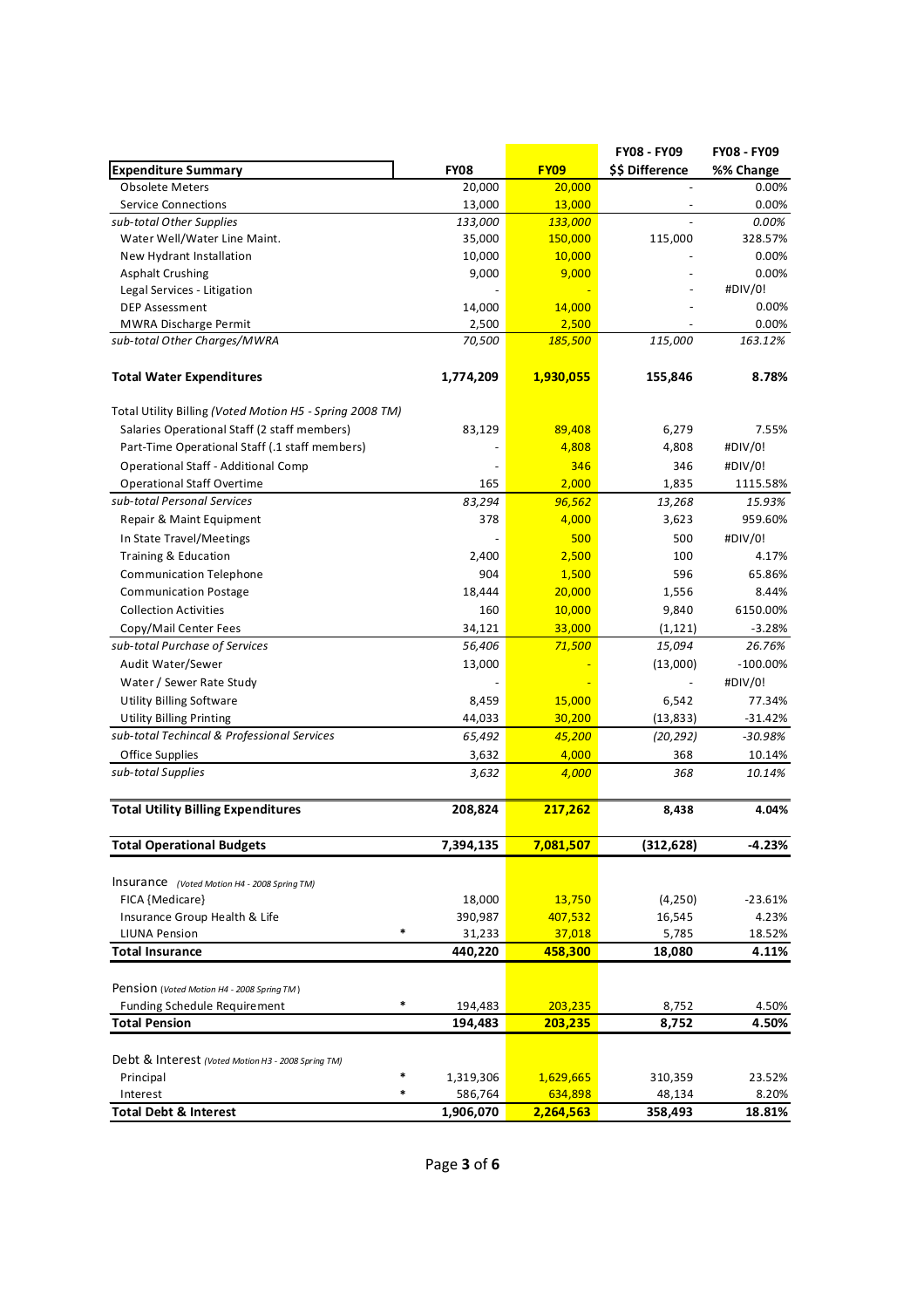|                                                                          |    |                |              |              | <b>FY08 - FY09</b> | <b>FY08 - FY09</b> |
|--------------------------------------------------------------------------|----|----------------|--------------|--------------|--------------------|--------------------|
| <b>Expenditure Summary</b>                                               |    | <b>FY08</b>    |              | <b>FY09</b>  | \$\$ Difference    | %% Change          |
|                                                                          |    |                |              |              |                    |                    |
| In-Kind Services (Indirects) (Accepted Motion H8 - 2008 Spring TM)       |    |                |              |              |                    |                    |
| DPW Administration                                                       | \$ | 140,922        | $\mathsf{S}$ | 149,508      | 8,586              | 6.09%              |
| <b>Building Maintenance</b>                                              | \$ | 115,671        | $\mathsf{S}$ | 122,956      | 7,285              | 6.30%              |
| <b>Engineering Services</b>                                              | \$ | 334,638        | Ŝ            | 361,715      | 27,077             | 8.09%              |
| <b>GIS Services</b>                                                      | \$ | $(57, 217)$ \$ |              | (56, 307)    | 910                | $-1.59%$           |
| <b>Equipment Maintenance</b>                                             | \$ | 365,109        | \$           | 389,071      | 23,962             | 6.56%              |
| Highway Maintenance                                                      | \$ | 137,700        | $\mathsf{S}$ | 141,577      | 3,877              | 2.82%              |
| <b>Public Safety</b>                                                     | \$ | 317,591        | \$           | 342,625      | 25,034             | 7.88%              |
| Financial / Administrative                                               | \$ | 562,822        | \$           | 596,211      | 33,389             | 5.93%              |
| Debt Service                                                             | \$ | 87,440         | \$           | 82,811       | (4,629)            | $-5.29%$           |
| Property Insurance                                                       | \$ | 153,164        | S.           | 165,416      | 12,252             | 8.00%              |
| Energy                                                                   | \$ | 221,752        | -Ś           | 250,762      | 29,010             | 13.08%             |
| <b>Total Indirects</b>                                                   |    | 2,379,592      |              | 2,546,345    | 166,753            | 7.01%              |
|                                                                          |    |                |              |              |                    |                    |
| Reserves                                                                 |    |                |              |              |                    |                    |
| Water/Sewer Reserve Fund                                                 |    | 200,000        |              | 200,000      |                    | 0.00%              |
| <b>Total Reserve Fund</b>                                                |    | 200,000        |              | 200,000      |                    | 0.00%              |
|                                                                          |    |                |              |              |                    |                    |
| Capital                                                                  |    |                |              |              |                    |                    |
| Capital Improvements                                                     |    |                |              |              |                    |                    |
| Air Stripper Maintenance (Voted Article 10 - Spring 2008 TM)             |    |                | 105,000      |              |                    |                    |
| Pressure Fillter - Media Replacement (Voted Article 10 - Spring 2008 TM) |    | 210,000        |              |              |                    |                    |
| I & I Removal (Voted Article 14 - Spring 2008 TM)                        |    | 935,000        |              |              |                    |                    |
| Sewer Main Relining (***To be voted at Fall 2008 TM***)                  |    |                |              | 150,000      |                    |                    |
| sub-total Capital Improvements                                           |    | 975,000        |              | 1,400,000    | 425,000            | 43.59%             |
| Capital Equipment                                                        |    | 135,000        |              |              | (135,000)          | $-100.00\%$        |
| <b>Total Capital</b>                                                     |    | 1,110,000      |              | 1,400,000    | 290,000            | 26.13%             |
|                                                                          |    |                |              |              |                    |                    |
| <b>TOTAL WATER &amp; SEWER EXPENDITURES</b>                              | \$ | 13,624,500     |              | \$14,153,950 | 529,450            | 3.89%              |

All of these expenses, with the exception of the proposed \$150,000 expenditure of Sewer Main Relining have already been approved by Town Meeting. If there is a desire to reduce expenses in FY 2009 instead of raising rates to cover appropriations, Town Meeting would need to vote to reduce those expenses along with the Board's action on rates prior to the November submission of the Tax Rates to the Department of Revenue. Failure to submit a balanced Enterprise Fund budget on the Schedule A-2 to the Department of Revenue will result in rejection of the Town's tax rate submission.

- 2) Could we use mall mitigation monies to offset rates?
	- a. No. The monies received from GGP and any other mitigation for the construction of the Natick Collection are already dedicated for specific purposes as per the Special Permit awarded and executed by the Town and various governing bodies.
- 3) Could we use mall permit fees to offset rates?
	- a. No. Fees received as part of the Natick Collection have been deposited into one of two places as per statute and/or Town Meeting approval: the general fund and the Natick Mall Inspectional Services Revolving Fund. Any money received in permit fees must be deposited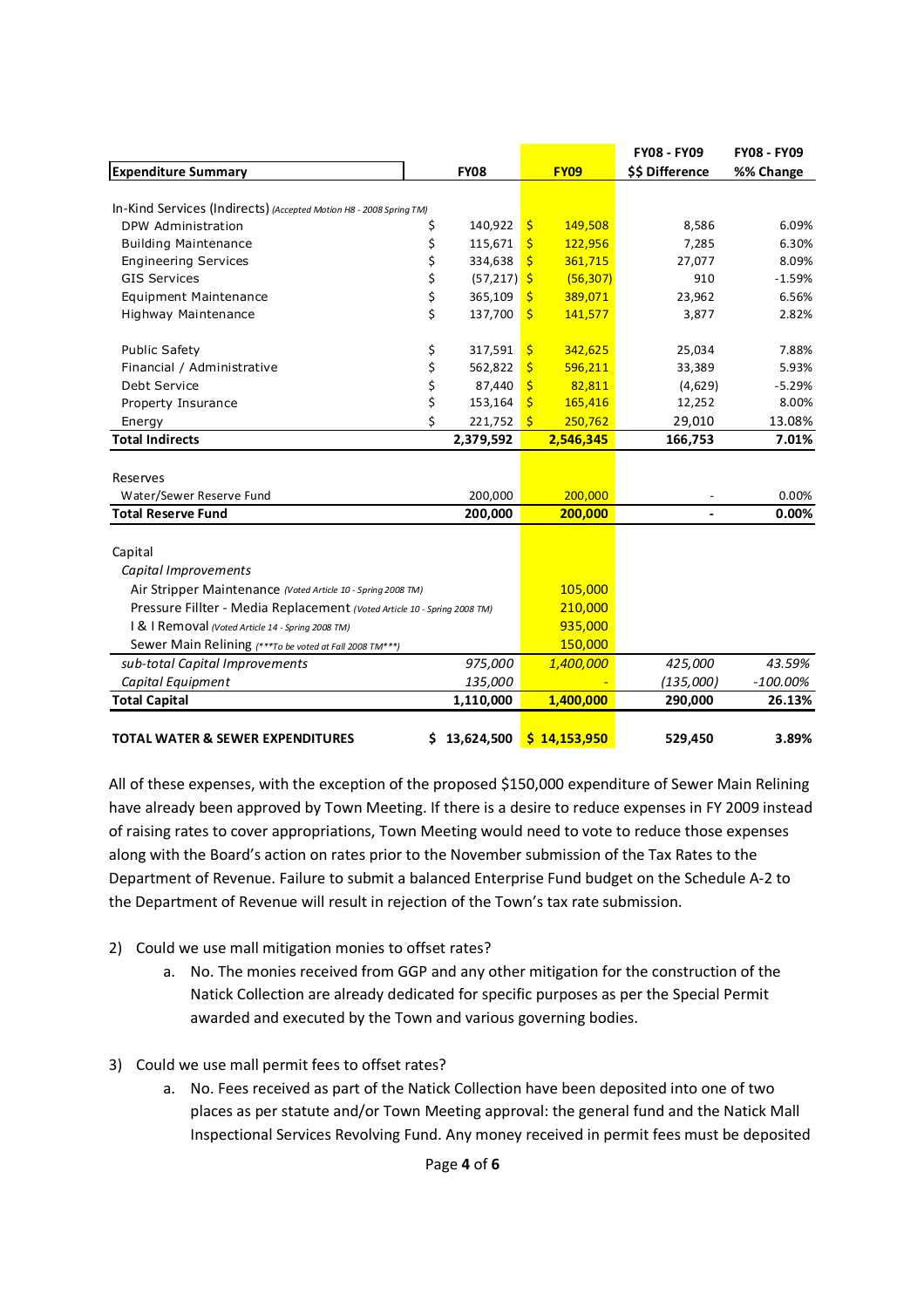into the general fund and can only be used to finance appropriations once the fiscal year has closed and Free Cash has been certified by the Massachusetts Department of Revenue.

- 4) What requires the Town of Natick to have inclined block rates? Is it part of the 1992 Elm Bank Agreement between Natick and Dover, perhaps? Is it a requirement of the MWRA? Is it a requirement of the Mass. Department of Environmental Protection?
	- a. Staff has spent considerable time researching exacting what governing statute requires the Town to have inclining block rates. Although the statement was made at the last meeting that being an MWRA community requires Natick to have tiered water rates, this is only partially correct. Those communities that take Water from the MWRA are required to have inclining or tiered block rates, but since Natick has its own Water Treatment Plant, this does not apply.

The only explicit regulation prohibits descending block rates for water, the opposite of what Natick employs now. The Elm Bank Agreement of 1992 and later consent agreements cosigned by the Town of Natick and the Massachusetts Department of Environmental Protection only speak of the prohibition of descending rates.

Although explicit legal mandates for inclined rates has not been uncovered to date by staff, we remain convinced that a) inclined block rates are a primarily tool used to promote water conservation and b) inclined rates will likely be mandated in the near future by the Commonwealth of Massachusetts and eventually the U.S. Government as water continues to become an increasingly protected resource.

- 5) Is it possible to have a different tier structure for some or all master meter accounts, such that the upper usage tier is different than that for non-master meter accounts?
	- a. Although multiple tiers are possible for any use group, staff strongly advises against a proliferation of multiple tiers for multiple types of meters. The more variables you have in any rate structure, the harder it becomes to implement, operate and explain to the rate payer. Staff will continue to examine the possibility of additional or different tiers to master meters in the future, while maintaining the ongoing commitment to promoting water conservation and equity within the rates.
- 6) What are the regulations which govern Natick's responsibilities to maintain a safe and efficient water system? Do those regulations also govern the costs? Will these regulations add to costs in the future?
	- a. The Town of Natick is mandated through several documents the ongoing series of consent agreements by Mass DEP which allow us to pump water from the Elm Bank, the original agreement between Natick and Dover known as the 'Elm Bank Agreement' from 1992, etc. which regulate the specifics as to how we can pump, treat and distribute safe and clean water to Natick residents. As regulations change from the U.S. Environmental Protection Agency and the Mass DEP, Natick continues to implement them to the benefit of the Natick community.